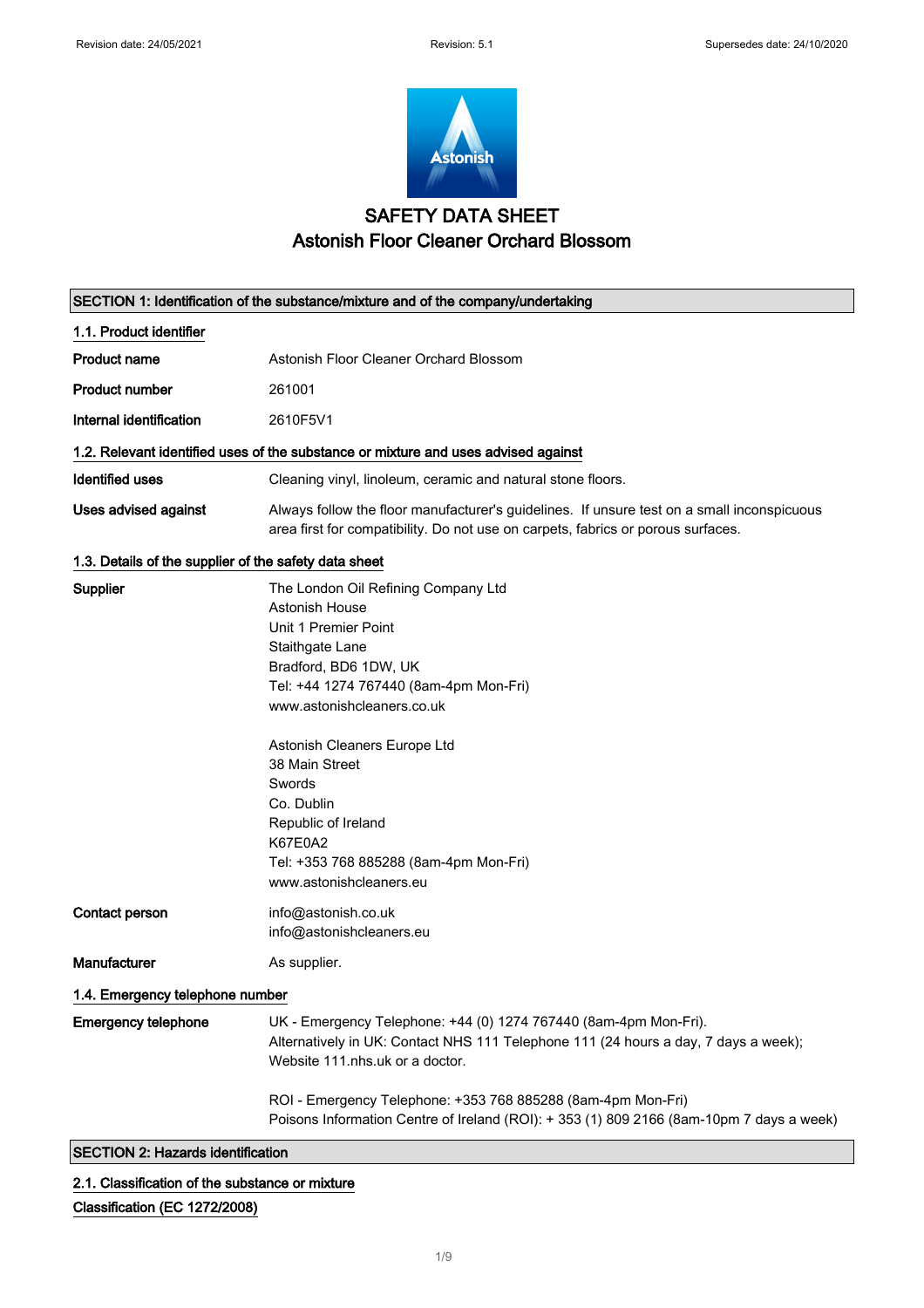| <b>Physical hazards</b>         | Not Classified                                                                                                                                   |
|---------------------------------|--------------------------------------------------------------------------------------------------------------------------------------------------|
| <b>Health hazards</b>           | Not Classified                                                                                                                                   |
| <b>Environmental hazards</b>    | Not Classified                                                                                                                                   |
| 2.2. Label elements             |                                                                                                                                                  |
| <b>Hazard statements</b>        | NC Not Classified                                                                                                                                |
| <b>Precautionary statements</b> | P101 If medical advice is needed, have product container or label at hand.<br>P102 Keep out of reach of children.<br>P103 Read label before use. |
| <b>Additional Labelling</b>     | None                                                                                                                                             |
| Detergent labelling             | $\leq$ 5% anionic surfactants, $\leq$ 5% non-ionic surfactants, $\leq$ 5% perfumes, Contains 1,2-<br>benzisothiazol-3(2H)-one                    |

### 2.3. Other hazards

None

 $\overline{\phantom{a}}$ 

### SECTION 3: Composition/information on ingredients

### 3.2. Mixtures

| Amines, C12-18(even numbered)-alkyldimethyl, N-oxides                                                                                    |                      | 1%                                                   |    |
|------------------------------------------------------------------------------------------------------------------------------------------|----------------------|------------------------------------------------------|----|
| CAS number: 68955-55-5                                                                                                                   | EC number: 931-341-1 | REACH registration number: 01-<br>2119489396-21-XXXX |    |
| M factor (Acute) = $1$                                                                                                                   |                      |                                                      |    |
| Classification<br>Acute Tox. 4 - H302<br>Skin Irrit. 2 - H315<br>Eye Dam. 1 - H318<br>Aquatic Acute 1 - H400<br>Aquatic Chronic 2 - H411 |                      |                                                      |    |
| Sodium Carbonate                                                                                                                         |                      |                                                      | 1% |
| CAS number: 497-19-8                                                                                                                     | EC number: 207-838-8 | REACH registration number: 01-<br>2119485498-19-XXXX |    |
| Classification<br>Eye Irrit. 2 - H319                                                                                                    |                      |                                                      |    |
| <b>Citric Acid Monohydrate</b>                                                                                                           |                      |                                                      | 1% |
| CAS number: 5949-29-1                                                                                                                    | EC number: 201-069-1 | REACH registration number: 01-<br>2119457026-42-XXXX |    |
| Classification<br>Eye Irrit. 2 - H319                                                                                                    |                      |                                                      |    |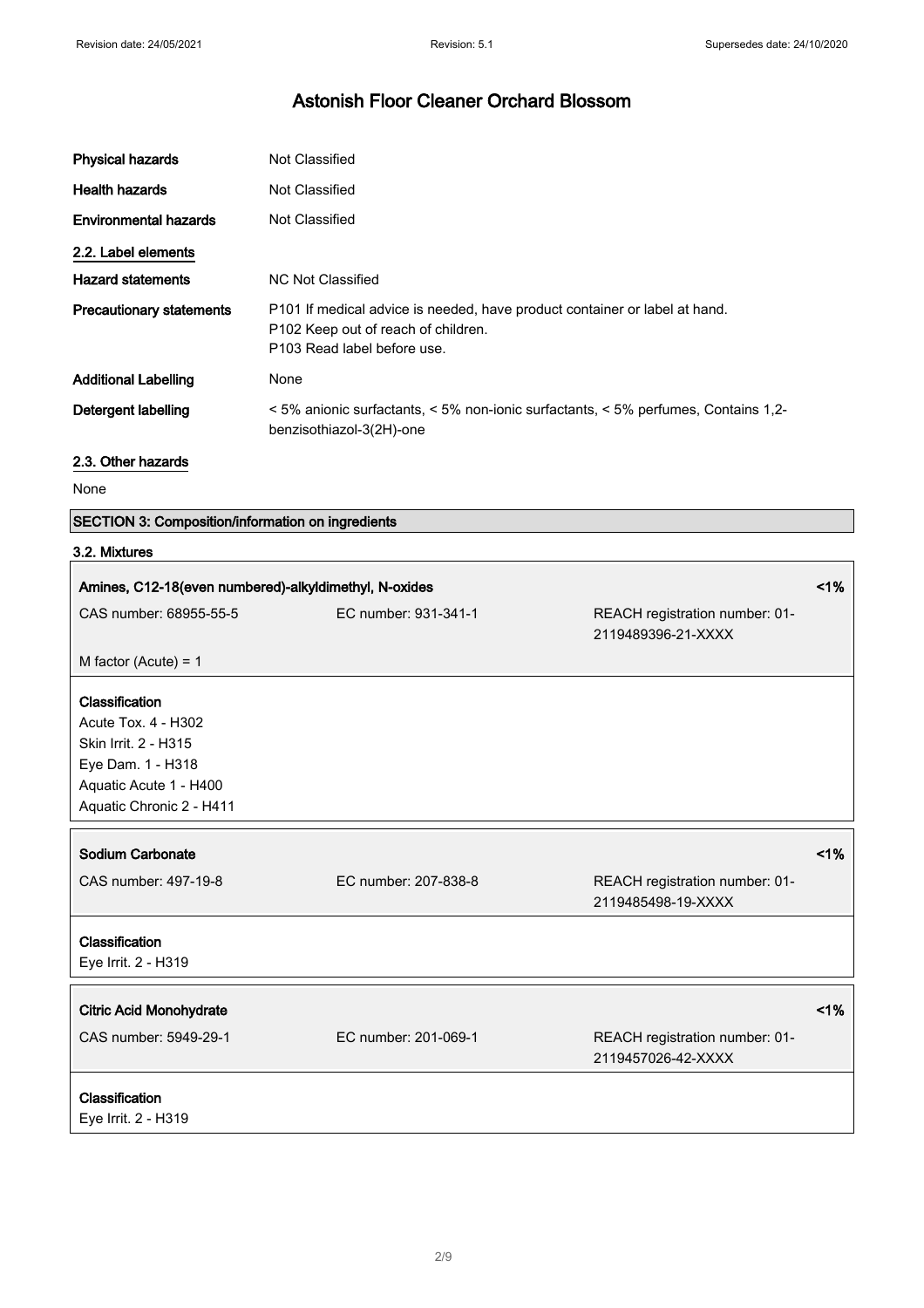| 2,2'-iminodiethanol                                                                                                                                             |                                                                                                                        |                                                      | 1% |
|-----------------------------------------------------------------------------------------------------------------------------------------------------------------|------------------------------------------------------------------------------------------------------------------------|------------------------------------------------------|----|
| CAS number: 111-42-2                                                                                                                                            | EC number: 203-868-0                                                                                                   | REACH registration number: 01-<br>2119488930-28-XXXX |    |
| Classification<br>Acute Tox. 4 - H302<br>Skin Irrit. 2 - H315<br>Eye Dam. 1 - H318<br><b>STOT RE 2 - H373</b><br>Aquatic Chronic 3 - H412                       |                                                                                                                        |                                                      |    |
| Tetrasodium ethylene diamine tetraacetate                                                                                                                       |                                                                                                                        |                                                      | 1% |
| CAS number: 64-02-8                                                                                                                                             | EC number: 200-573-9                                                                                                   | REACH registration number: 01-<br>2119486762-27-XXXX |    |
| Classification<br>Acute Tox. 4 - H302<br>Acute Tox. 4 - H332<br>Eye Dam. 1 - H318<br>STOT RE 2 - H373                                                           |                                                                                                                        |                                                      |    |
| 1,2-benzisothiazol-3(2H)-one                                                                                                                                    |                                                                                                                        |                                                      | 1% |
| CAS number: 2634-33-5                                                                                                                                           | EC number: 220-120-9                                                                                                   | REACH registration number: 01-<br>2120761540-60-XXXX |    |
| M factor (Acute) = $1$                                                                                                                                          |                                                                                                                        |                                                      |    |
| Classification<br>Acute Tox. 4 - H302<br>Skin Irrit. 2 - H315<br>Eye Dam. 1 - H318<br>Skin Sens. 1 - H317<br>Aquatic Acute 1 - H400<br>Aquatic Chronic 2 - H411 |                                                                                                                        |                                                      |    |
| The Full Text for all R-Phrases and Hazard Statements are Displayed in Section 16.                                                                              |                                                                                                                        |                                                      |    |
| <b>SECTION 4: First aid measures</b>                                                                                                                            |                                                                                                                        |                                                      |    |
| 4.1. Description of first aid measures                                                                                                                          |                                                                                                                        |                                                      |    |
| Inhalation                                                                                                                                                      | Remove exposure and give water to drink if mouth irritation experienced. Seek medical advice<br>if recovery not rapid. |                                                      |    |
| Ingestion                                                                                                                                                       | Drink water. If symptoms persist seek medical advice.                                                                  |                                                      |    |
| <b>Skin contact</b>                                                                                                                                             | Rinse affected area with water.                                                                                        |                                                      |    |
| Eye contact                                                                                                                                                     | Rinse thoroughly with water for several minutes. If symptoms persist seek medical advice.                              |                                                      |    |
|                                                                                                                                                                 | 4.2. Most important symptoms and effects, both acute and delayed                                                       |                                                      |    |
| Inhalation                                                                                                                                                      | Possible mild irritation of breathing passage and possible mouth irritation.                                           |                                                      |    |
| Ingestion                                                                                                                                                       | Possible mild stomach upset and mild soreness of mouth.                                                                |                                                      |    |
| <b>Skin contact</b>                                                                                                                                             | Possible mild transient irritation of skin.                                                                            |                                                      |    |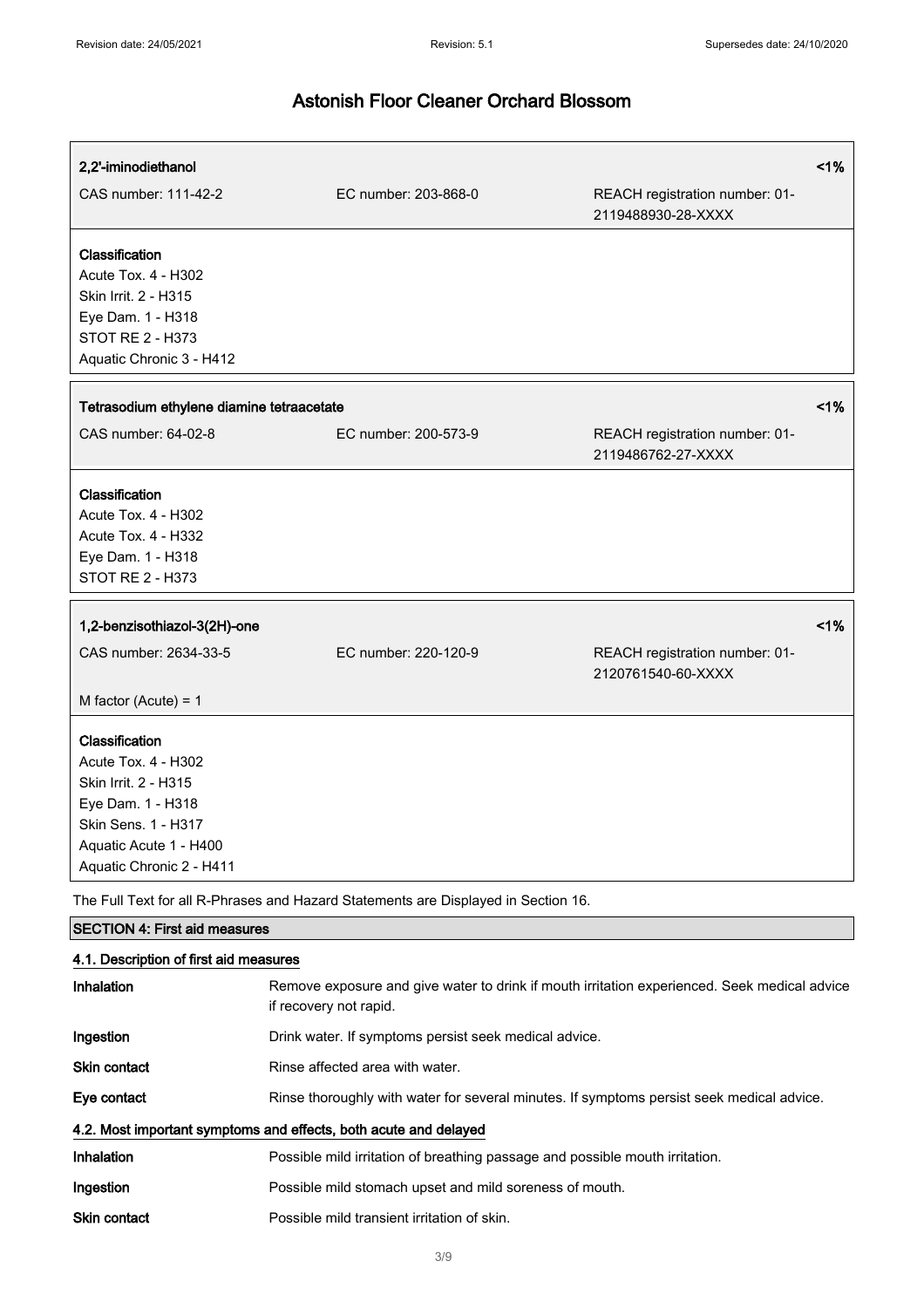| Eye contact                                                                                                                                                              | Possible mild irritation, redness and soreness.                                                                                               |  |
|--------------------------------------------------------------------------------------------------------------------------------------------------------------------------|-----------------------------------------------------------------------------------------------------------------------------------------------|--|
|                                                                                                                                                                          | 4.3. Indication of any immediate medical attention and special treatment needed                                                               |  |
| Notes for the doctor                                                                                                                                                     | No data avaliable                                                                                                                             |  |
| <b>Specific treatments</b>                                                                                                                                               | No data available.                                                                                                                            |  |
| <b>SECTION 5: Firefighting measures</b>                                                                                                                                  |                                                                                                                                               |  |
| 5.1. Extinguishing media                                                                                                                                                 |                                                                                                                                               |  |
| Suitable extinguishing media                                                                                                                                             | Use extinguisher suitable to cause of fire.                                                                                                   |  |
| 5.2. Special hazards arising from the substance or mixture                                                                                                               |                                                                                                                                               |  |
| Specific hazards                                                                                                                                                         | Product does not support combustion, minimal fire hazard. Minimal quantities of oxides of<br>carbon may be produced.                          |  |
| 5.3. Advice for firefighters                                                                                                                                             |                                                                                                                                               |  |
| Protective actions during<br>firefighting                                                                                                                                | Use protection suitable to cause of fire.                                                                                                     |  |
| <b>SECTION 6: Accidental release measures</b>                                                                                                                            |                                                                                                                                               |  |
|                                                                                                                                                                          | 6.1. Personal precautions, protective equipment and emergency procedures                                                                      |  |
| <b>Personal precautions</b>                                                                                                                                              | Avoid contact with skin and eyes.                                                                                                             |  |
| 6.2. Environmental precautions                                                                                                                                           |                                                                                                                                               |  |
| <b>Environmental precautions</b>                                                                                                                                         | Product is intended to be rinsed away to sewer after use. For bigger spillages non-household<br>spillages prevent entry into sewer or drains. |  |
| 6.3. Methods and material for containment and cleaning up                                                                                                                |                                                                                                                                               |  |
|                                                                                                                                                                          |                                                                                                                                               |  |
| Methods for cleaning up                                                                                                                                                  | Absorb household spillages with e.g kitchen roll and dispose of in bin. Wipe affected area<br>clean with a damp cloth.                        |  |
| 6.4. Reference to other sections                                                                                                                                         |                                                                                                                                               |  |
| Reference to other sections                                                                                                                                              | For personal protection, see Section 8. For waste disposal, see Section 13.                                                                   |  |
| <b>SECTION 7: Handling and storage</b>                                                                                                                                   |                                                                                                                                               |  |
| 7.1. Precautions for safe handling                                                                                                                                       |                                                                                                                                               |  |
| <b>Usage precautions</b>                                                                                                                                                 | Use as instructed on label.                                                                                                                   |  |
|                                                                                                                                                                          | 7.2. Conditions for safe storage, including any incompatibilities                                                                             |  |
| <b>Storage precautions</b>                                                                                                                                               | Store in ambient conditions. Keep out of the reach of children.                                                                               |  |
| 7.3. Specific end use(s)                                                                                                                                                 |                                                                                                                                               |  |
| Specific end use(s)                                                                                                                                                      | Cleaning vinyl, linoleum, ceramic and natural stone floors.                                                                                   |  |
| <b>SECTION 8: Exposure controls/Personal protection</b>                                                                                                                  |                                                                                                                                               |  |
| 8.1. Control parameters<br>Occupational exposure limits<br><b>Sodium Carbonate</b><br>Long-term exposure limit (8-hour TWA): 10 mg/m <sup>3</sup><br>2,2'-iminodiethanol |                                                                                                                                               |  |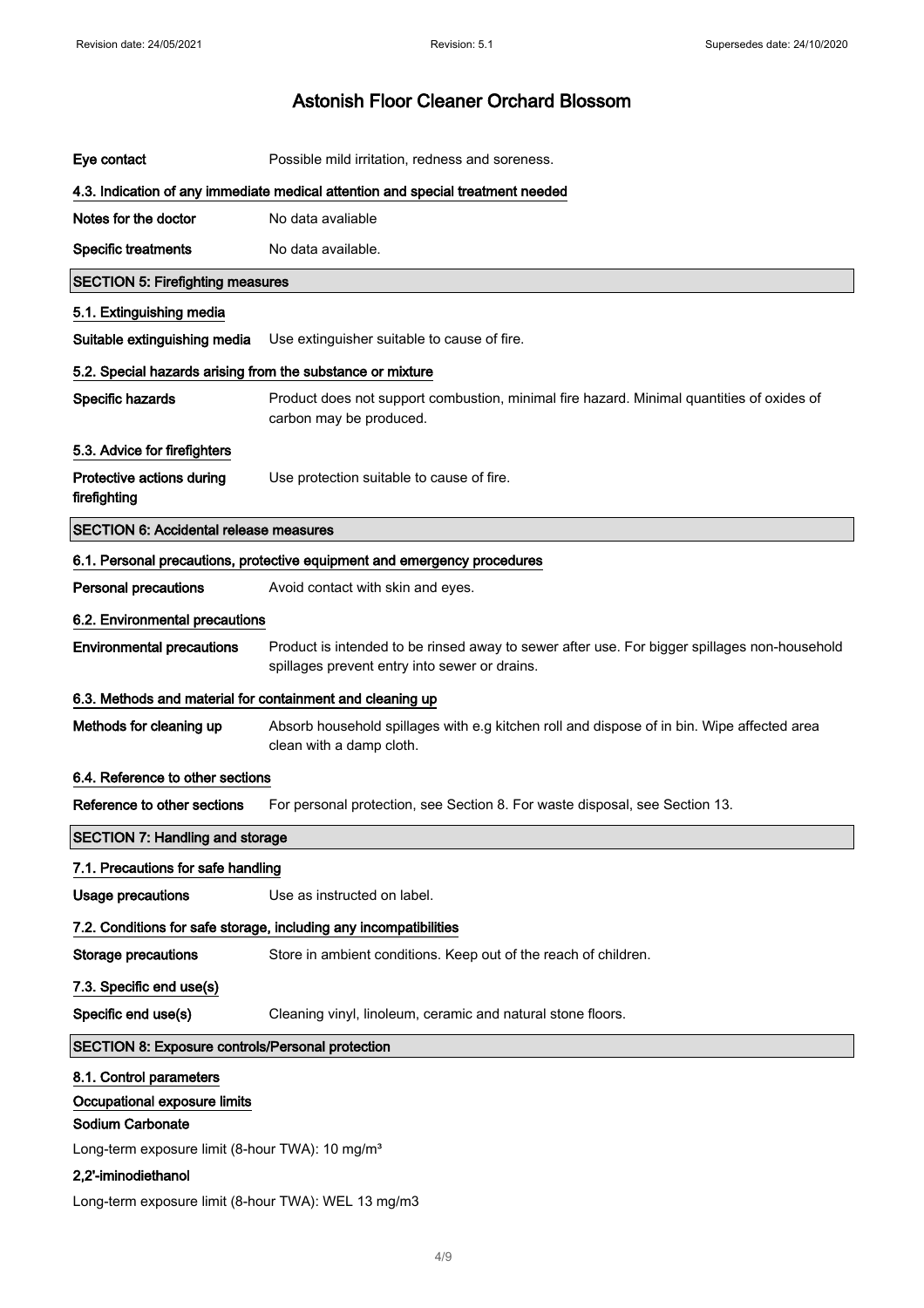### Sodium Hydroxide

Short-term exposure limit (15-minute): WEL 2 mg/m<sup>3</sup> WEL = Workplace Exposure Limit.

|                                           | Amines, C12-18(even numbered)-alkyldimethyl, N-oxides (CAS: 68955-55-5)                    |
|-------------------------------------------|--------------------------------------------------------------------------------------------|
| <b>DNEL</b>                               | Workers - Dermal; systemic effects: 11 mg/kg/day                                           |
|                                           | Workers - Inhalation; systemic effects: 15.5 mg/m <sup>3</sup>                             |
|                                           | Workers - Dermal; local effects: 0.27 %                                                    |
|                                           |                                                                                            |
|                                           | General population - Dermal; systemic effects: 5.5 mg/kg/day                               |
|                                           | General population - Inhalation; systemic effects: 3.8 mg/m <sup>3</sup>                   |
|                                           | General population - Oral; systemic effects: 0.44 mg/kg/day                                |
| <b>PNEC</b>                               | - Fresh water; 0.0335 mg/l                                                                 |
|                                           | - marine water; 0.00335 mg/l                                                               |
|                                           | - Intermittent release; 0.0335 mg/l                                                        |
|                                           | - Sediment (Freshwater); 5.24 mg/kg                                                        |
|                                           | - Sediment (Marinewater); 0.524 mg/kg                                                      |
|                                           | - Soil; 1.02 mg/kg                                                                         |
|                                           | - STP; 24 mg/kg                                                                            |
|                                           | Citric Acid Monohydrate (CAS: 5949-29-1)                                                   |
| <b>PNEC</b>                               | - Fresh water; 0.44 mg/l                                                                   |
|                                           | - Sediment (Freshwater); 3.46 mg/kg                                                        |
|                                           | - Sediment (Marinewater); 34.6 mg/kg                                                       |
|                                           | - marine water; 0.044 mg/l                                                                 |
|                                           | - STP; >1000 mg/l                                                                          |
|                                           | - Soil; 33.1 mg/kg                                                                         |
| 8.2. Exposure controls                    |                                                                                            |
| Eye/face protection                       | Avoid contact with eyes.                                                                   |
| Hand protection                           | For users with sensitive skin, it is recommended that suitable protective gloves are worn. |
| <b>Environmental exposure</b><br>controls | This product does not pose a hazard in normal use.                                         |

# SECTION 9: Physical and chemical properties

| 9.1. Information on basic physical and chemical properties |                                        |  |
|------------------------------------------------------------|----------------------------------------|--|
| Appearance                                                 | Clear Bright Pink thin Liguid          |  |
| Colour                                                     | <b>Bright Pink</b>                     |  |
| Odour                                                      | Fruity/Floral                          |  |
| Odour threshold                                            | Not known.                             |  |
| рH                                                         | pH (concentrated solution): 8.0 - 10.0 |  |
| Melting point                                              | Not known.                             |  |
| Initial boiling point and range                            | Not measured $(>100^{\circ}C)$         |  |
| Flash point                                                | Not determined.                        |  |
| <b>Evaporation rate</b>                                    | Not known.                             |  |
| <b>Evaporation factor</b>                                  | Not known.                             |  |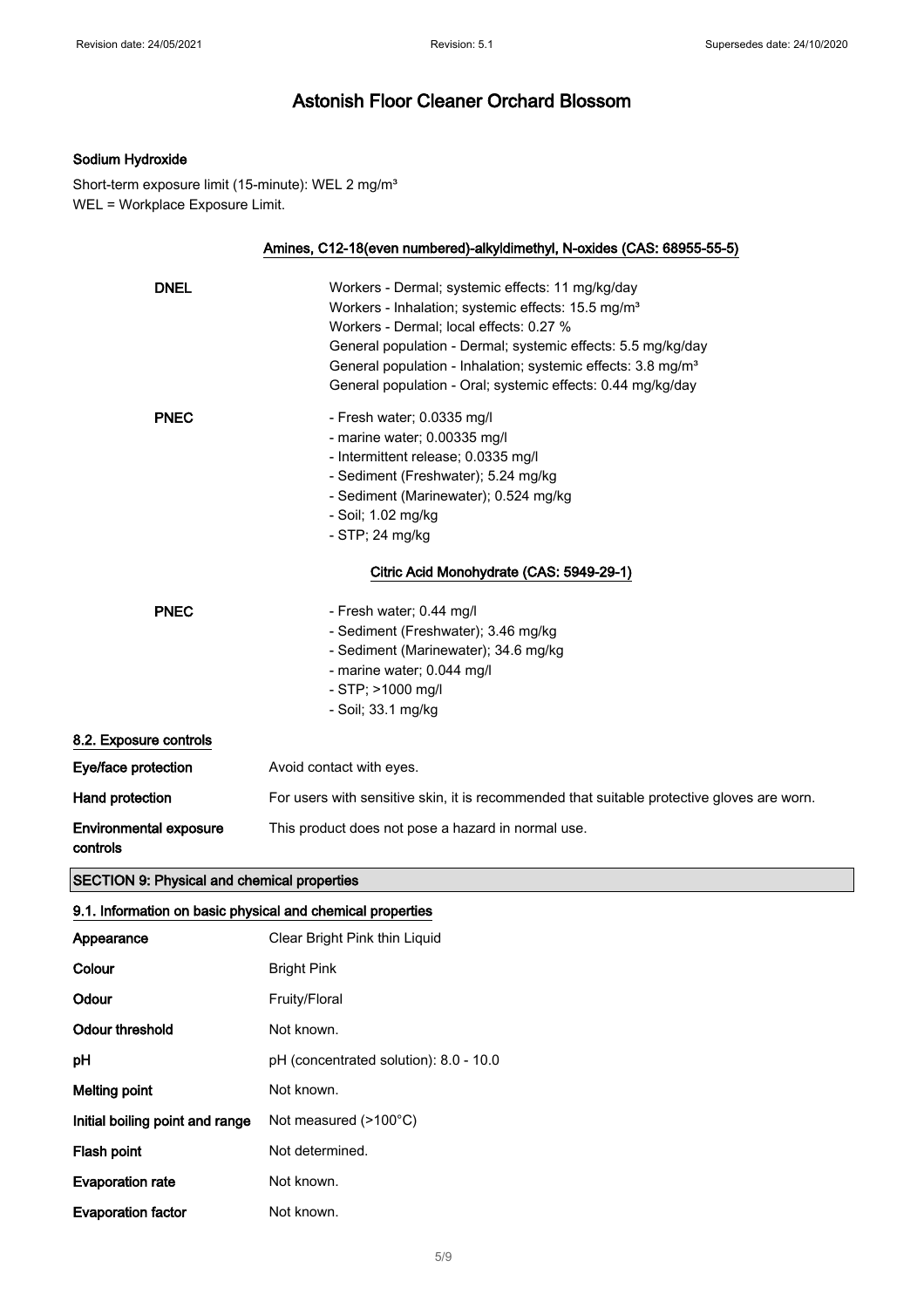| Flammability (solid, gas)                       | Does not ignite.                |
|-------------------------------------------------|---------------------------------|
| Upper/lower flammability or<br>explosive limits | Does not ignite.                |
| Other flammability                              | Not relevant.                   |
| Vapour pressure                                 | Not determined.                 |
| Vapour density                                  | $> 1$ (Air=1)                   |
| <b>Relative density</b>                         | 1.000 - 1.006 @ 20°C            |
| <b>Bulk density</b>                             | Not relevant.                   |
| Solubility(ies)                                 | Soluble in water                |
| <b>Partition coefficient</b>                    | Not known.                      |
| Auto-ignition temperature                       | Not known.                      |
| <b>Decomposition Temperature</b>                | Not available.                  |
| <b>Viscosity</b>                                | Not determined.                 |
| <b>Explosive properties</b>                     | Not considered to be explosive. |
| Explosive under the influence<br>of a flame     | Not considered to be explosive. |
| <b>Oxidising properties</b>                     | Not applicable.                 |
|                                                 |                                 |
| 9.2. Other information                          |                                 |
| Other information                               | None.                           |
| <b>SECTION 10: Stability and reactivity</b>     |                                 |
| 10.1. Reactivity                                |                                 |
| Reactivity                                      | No reactivity hazards expected. |
| 10.2. Chemical stability                        |                                 |
| <b>Stability</b>                                | Stable under normal conditions. |
| 10.3. Possibility of hazardous reactions        |                                 |
| Possibility of hazardous<br>reactions           | None under normal conditions.   |
| 10.4. Conditions to avoid                       |                                 |
| <b>Conditions to avoid</b>                      | None known.                     |
| 10.5. Incompatible materials                    |                                 |
| Materials to avoid                              | None known.                     |
| 10.6. Hazardous decomposition products          |                                 |
| Hazardous decomposition<br>products             | Carbon oxides.                  |

### 11.1. Information on toxicological effects

Toxicological effects This mixture has not been tested. Based on the avaliable data of the ingredients the classification criteria are not met.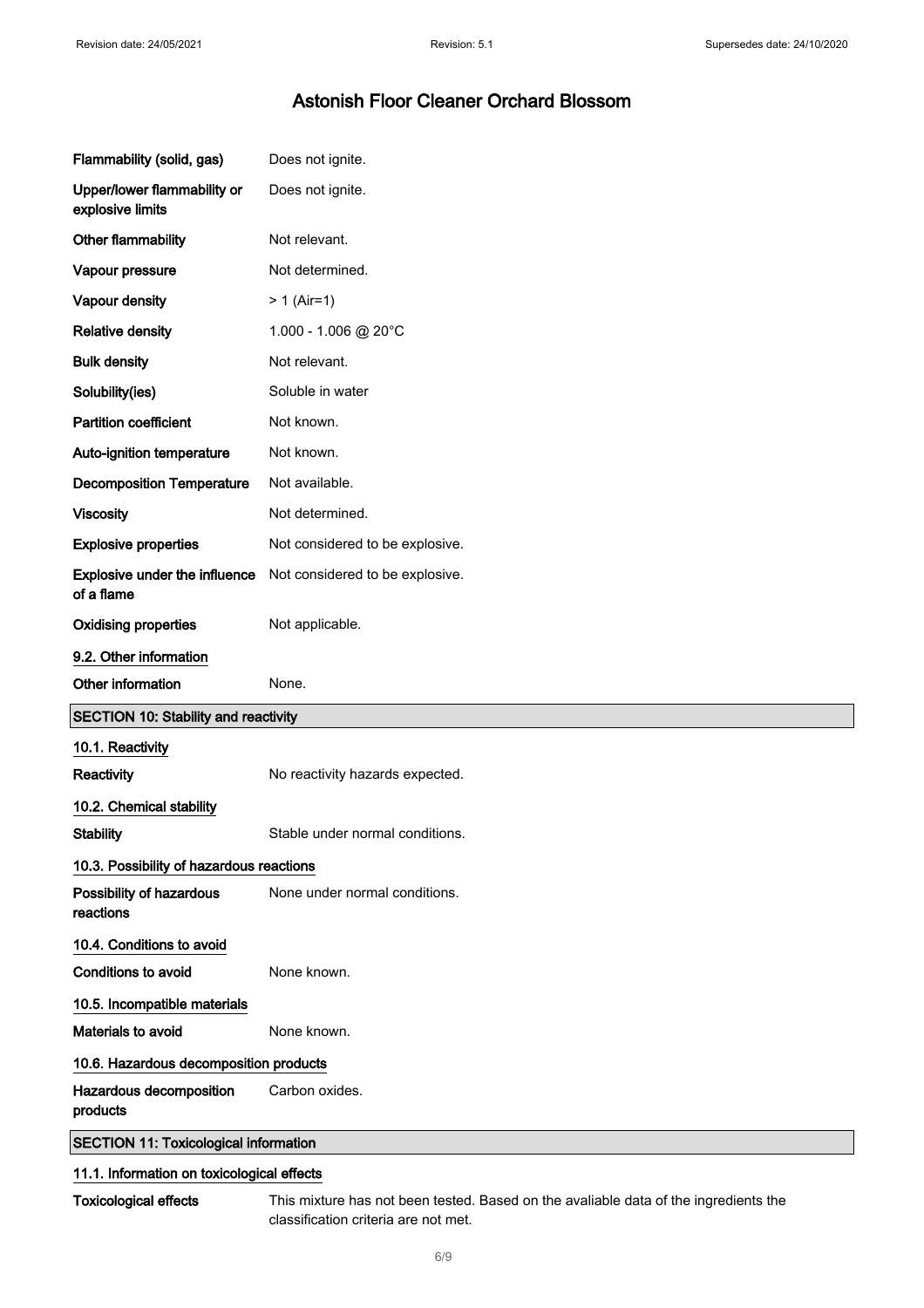| Acute toxicity - oral                                       |                                                                                                                                                                                                                                       |  |
|-------------------------------------------------------------|---------------------------------------------------------------------------------------------------------------------------------------------------------------------------------------------------------------------------------------|--|
| ATE oral (mg/kg)                                            | 91,173.95                                                                                                                                                                                                                             |  |
| <b>SECTION 12: Ecological information</b>                   |                                                                                                                                                                                                                                       |  |
| 12.1. Toxicity                                              |                                                                                                                                                                                                                                       |  |
| <b>Toxicity</b>                                             | The mixture has not been tested. Based on the available data of the ingredients the<br>classification criteria are not met.                                                                                                           |  |
| 12.2. Persistence and degradability                         |                                                                                                                                                                                                                                       |  |
| Persistence and degradability                               | Does not contain any components considered to be persistent. Contains detergents that<br>satisfy the biodegradation requirements of directive 648/2004/EC.                                                                            |  |
| 12.3. Bioaccumulative potential                             |                                                                                                                                                                                                                                       |  |
| <b>Bioaccumulative potential</b>                            | Bioaccumulation is not expected.                                                                                                                                                                                                      |  |
| <b>Partition coefficient</b>                                | Not known.                                                                                                                                                                                                                            |  |
| 12.4. Mobility in soil                                      |                                                                                                                                                                                                                                       |  |
| <b>Mobility</b>                                             | The components of the mixture are readily absorbed into soil and are mobile in water<br>environment.                                                                                                                                  |  |
| 12.5. Results of PBT and vPvB assessment                    |                                                                                                                                                                                                                                       |  |
| Results of PBT and vPvB<br>assessment                       | This product does not contain any substances classified as PBT or vPvB.                                                                                                                                                               |  |
| 12.6. Other adverse effects                                 |                                                                                                                                                                                                                                       |  |
| Other adverse effects                                       | None known.                                                                                                                                                                                                                           |  |
| <b>SECTION 13: Disposal considerations</b>                  |                                                                                                                                                                                                                                       |  |
| 13.1. Waste treatment methods                               |                                                                                                                                                                                                                                       |  |
| <b>General information</b>                                  | Dispose of according to local regulations. Avoid disposing into drainage systems and into the<br>environment. Dispose of contaminated packaging in the same way as the product itself. Non-<br>contaminated packages may be recycled. |  |
| <b>SECTION 14: Transport information</b>                    |                                                                                                                                                                                                                                       |  |
| General                                                     | Not regulated.                                                                                                                                                                                                                        |  |
| 14.1. UN number                                             |                                                                                                                                                                                                                                       |  |
| Not applicable.                                             |                                                                                                                                                                                                                                       |  |
| 14.2. UN proper shipping name                               |                                                                                                                                                                                                                                       |  |
| Not applicable.                                             |                                                                                                                                                                                                                                       |  |
| 14.3. Transport hazard class(es)                            |                                                                                                                                                                                                                                       |  |
| Not regulated.                                              |                                                                                                                                                                                                                                       |  |
| 14.4. Packing group                                         |                                                                                                                                                                                                                                       |  |
| Not applicable.                                             |                                                                                                                                                                                                                                       |  |
| 14.5. Environmental hazards                                 |                                                                                                                                                                                                                                       |  |
| Environmentally hazardous substance/marine pollutant<br>No. |                                                                                                                                                                                                                                       |  |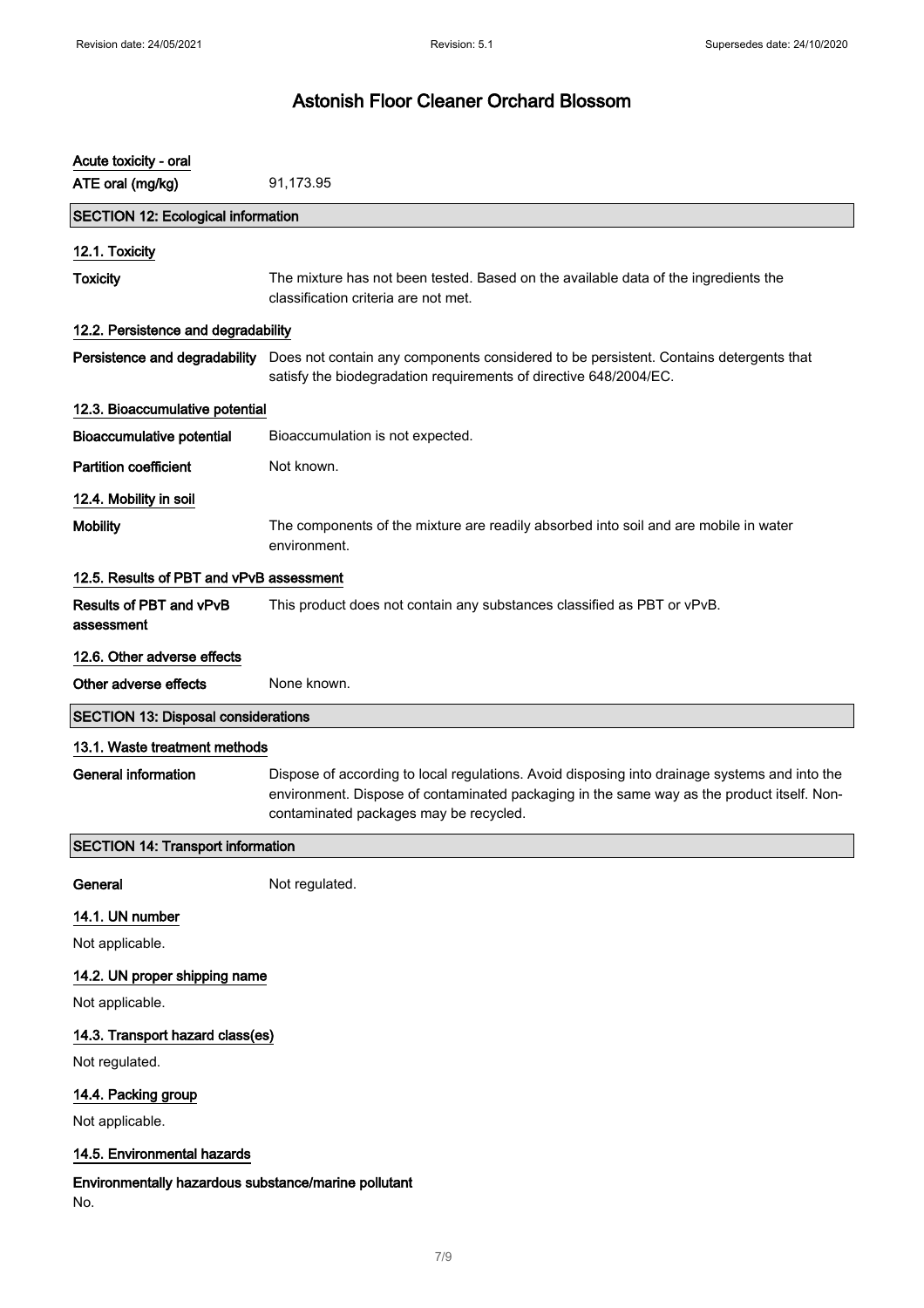### 14.6. Special precautions for user

Not applicable.

### 14.7. Transport in bulk according to Annex II of MARPOL and the IBC Code

#### Transport in bulk according to Not applicable. Annex II of MARPOL 73/78 and the IBC Code

### SECTION 15: Regulatory information

|                             | 15.1. Safety, health and environmental regulations/legislation specific for the substance or mixture                                                                                                                                                                                                                                     |
|-----------------------------|------------------------------------------------------------------------------------------------------------------------------------------------------------------------------------------------------------------------------------------------------------------------------------------------------------------------------------------|
| <b>National regulations</b> | For Great Britain after the end of the transitional period, the EU Detergents Regulation - has<br>been amended by the Detergents EU Exit Statutory Instruments (SIs), that is:                                                                                                                                                           |
|                             | the Detergents (Amendment) (EU Exit) Regulations 2019 (S.I. 2019/672)<br>the Detergents (Safeguarding) (Amendment) (EU Exit) Regulations 2019 (S.I. 2019/671)<br>the Detergents (Amendment) (EU Exit) Regulations 2020 (S.I. 2020/1617)                                                                                                  |
| <b>EU</b> legislation       | This safety data sheet is compliant with EC Regulation 1907/2006 (REACH) as adapted by<br>453/2010, Directive 67/548/EEC and EC Regulation 1272/2008 (CLP).<br>Dangerous Preparations Directive 1999/45/EC.<br>Regulation (EC) No 648/2004 of the European Parliament and of the Council of 31 March<br>2004 on detergents (as amended). |

#### 15.2. Chemical safety assessment

No chemical safety assessment has been carried out.

### SECTION 16: Other information

| Abbreviations and acronyms<br>used in the safety data sheet | ATE: Acute Toxicity Estimate.<br>CAS: Chemical Abstracts Service.<br>DNEL: Derived No Effect Level.<br>ECHA: European Chemicals Agency<br>GHS: Globally Harmonized System.<br>PBT: Persistent, Bioaccumulative and Toxic substance.<br>PNEC: Predicted No Effect Concentration.<br>REACH: Registration, Evaluation, Authorisation and Restriction of Chemicals Regulation<br>(EC) No 1907/2006.<br>vPvB: Very Persistent and Very Bioaccumulative.                                                                                                          |
|-------------------------------------------------------------|-------------------------------------------------------------------------------------------------------------------------------------------------------------------------------------------------------------------------------------------------------------------------------------------------------------------------------------------------------------------------------------------------------------------------------------------------------------------------------------------------------------------------------------------------------------|
| General information                                         | Note: The hazard statements below are explanations of phrases used in the SDS as<br>abbreviations and DO NOT apply to the product. The statements applicable to the product are<br>those identified in Section 2 only.<br>Any animal testing information or data listed in this safety data sheet is historic published data<br>within the public domain. There is a requirement to declare this information if it is known and<br>this does not impact our cruelty free status. The London Oil Refining Company Ltd does not<br>commission animal testing. |
| <b>Revision comments</b>                                    | Revised formulation. Revised classification. Revised Internal Identification.                                                                                                                                                                                                                                                                                                                                                                                                                                                                               |
| <b>Issued by</b>                                            | The London Oil Refining Company Ltd                                                                                                                                                                                                                                                                                                                                                                                                                                                                                                                         |
| <b>Revision date</b>                                        | 24/05/2021                                                                                                                                                                                                                                                                                                                                                                                                                                                                                                                                                  |
| Revision                                                    | 5.1                                                                                                                                                                                                                                                                                                                                                                                                                                                                                                                                                         |
| Supersedes date                                             | 24/10/2020                                                                                                                                                                                                                                                                                                                                                                                                                                                                                                                                                  |